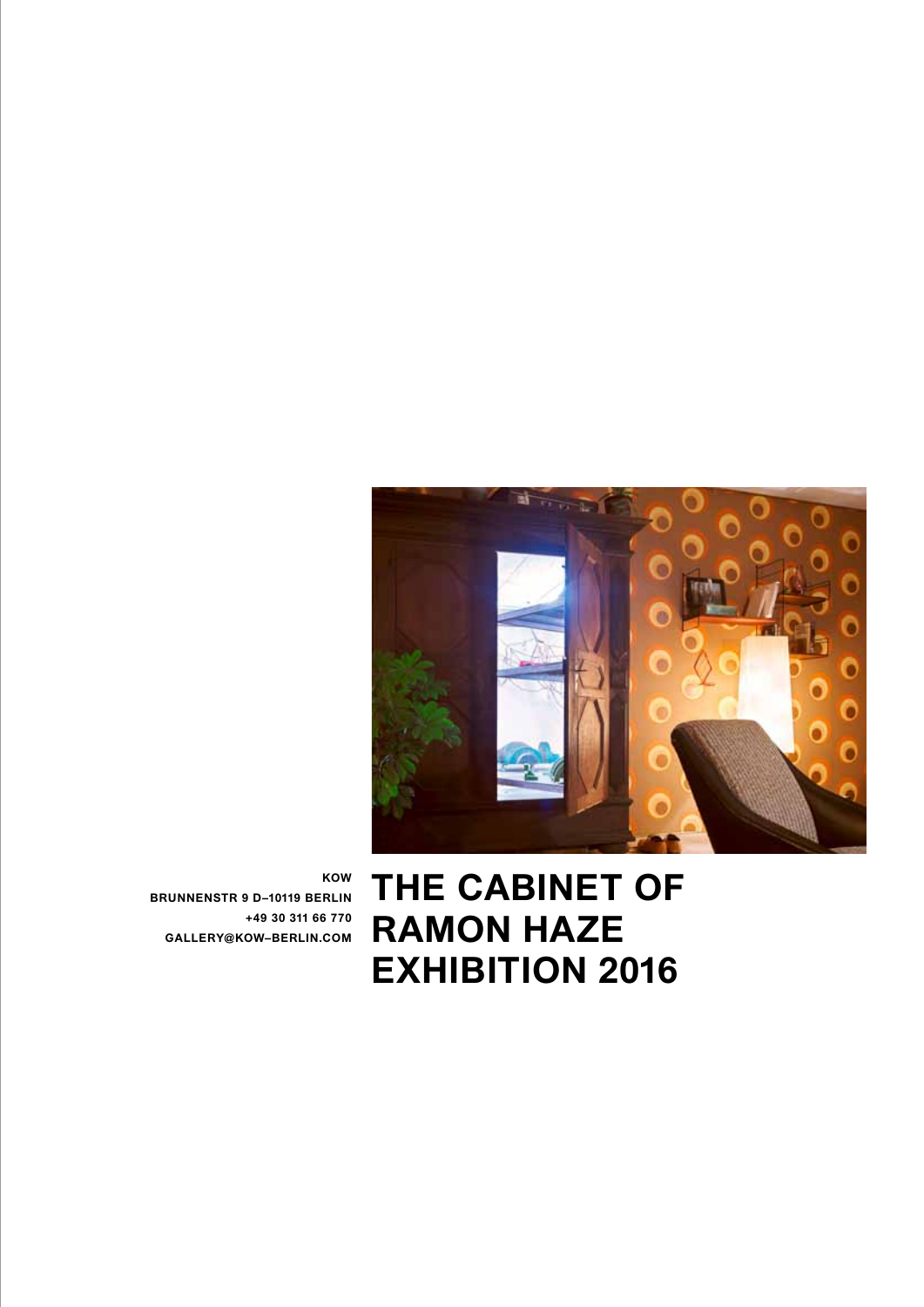Der Schrank von Ramon Haze

It is a preeminent collection of the art of the twentieth century—perhaps the only one. From Marcel Duchamp to Andreas Baader and Jeff Koons, it covers almost a hundred years of cultural history, an era that has become strange to us. In the collection's 154 items we espy glimpses of a universe of things and ideas, the forms in which that era expressed its feelings and thinking, its knowledge and visions: they are art objects and visual creations that people collectively beheld, considered, and judged. Today it takes a keen archaeological intuition to grasp how it was possible that special significance was accorded to selected objects identified as works of art. And so the exhibition at KOW is first and foremost a tribute to the life's work of Ramon Haze. He compiled the items on display and reconstructed their forgotten meaning. His art collection—"The Cabinet"—traces several key episodes in the past evolution of art and is now regarded as the single most important source helping us to understand it.

Nine "Fountains" by MARCEL DUCHAMP are the highlight in the exhibition. During a trip to Dresden in 1912, the French artist purchased ten urinals. He initially put nine of them in storage in Dresden, while one accompanied him to New York, where he tried and failed to place it in an exhibition. His piss pot, the jury wrote, was not even art. It took Duchamp a long time to win his critics over—and when he did, it was too late to finally present the other nine "Fountains." The political situation put his storage room in Dresden beyond reach. But when the East German government tried to turn the objects into hard cash on the capitalist art market without his authorization, Duchamp beat the communists to it. In 1964, he manufactured eight replicas of the "Foundation" and sold them through his gallery. Art in the twentieth century, it seems, was always also an ideological and economic contest. In 1998, Haze unearthed the nine original urinals in a basement in Dresden. They are now in the Cabinet.

"Saltpeter" (1970–72), a set of sculptures by ANDREAS BAADER, exemplifies what political art can be. The ten electric coffee grinders in zinc buckets demonstrate the dangers of radical artists' collectives such as Baader's own RAF. Residues of explosives on the coffee grinders are evidence that the work was used to make bombs. But the volatile ensemble also articulates an ironic take on the RAF's self-dramatization as a collective political bomb, underlining the self-destructive impulse at the heart of the group's collaborative actions, which revived the Romantic tradition of unrecognized artistic genius in a theatrical gesture of grand failure. Unlike Baader, JEFF KOONS strove after fame and fortune, but in vain. Conservation of the water tanks in which two floating balls registered the minutest vibrations in the surroundings proved to be so complex that Koons's works gradually disappeared from collections and fell into disrepair.

Closer study of the Cabinet reveals that the art of the twentieth and even the early twenty-first century drew virtually no distinction between the real and complete fabrication. People took license with the boundary between fiction and truth. Haze himself sometimes wandered off the solid ground of reality, closing his ears to some facts or even deliberately concealing them. He never disclosed many of his sources and downplayed the contributions of others; his assistants Holmer Feldmann and Andreas Grahl, for example, procured easily a hundred percent of his collection's inventory while also creating one of the most remarkable works of art of the bygone cultural era even as the latter was in its last throes. Haze studiously avoided correctly specifying Grahl's and Feldmann's achievements, an omission we will seek to rectify in the following.

Leipzig, 1996, seven years after the fall of the Wall: the East German production of industrial, consumer, and cultural goods is no longer, and the things and ideas that furnished the world of socialism are passé. The end of an era. Rummaging through vacant apartments and shuttered factories, Holmer Feldmann and Andreas Grahl amass truckloads of urinals, toys, eggcups, glass flasks, and other finds. Following Haze's instructions, they assemble them in an extraordinary installation: the Cabinet. They study and refine Duchamp's recipe on how to alter the semantics of mundane objects and transform their huge pile of waste material into a gallery of modern and contem-

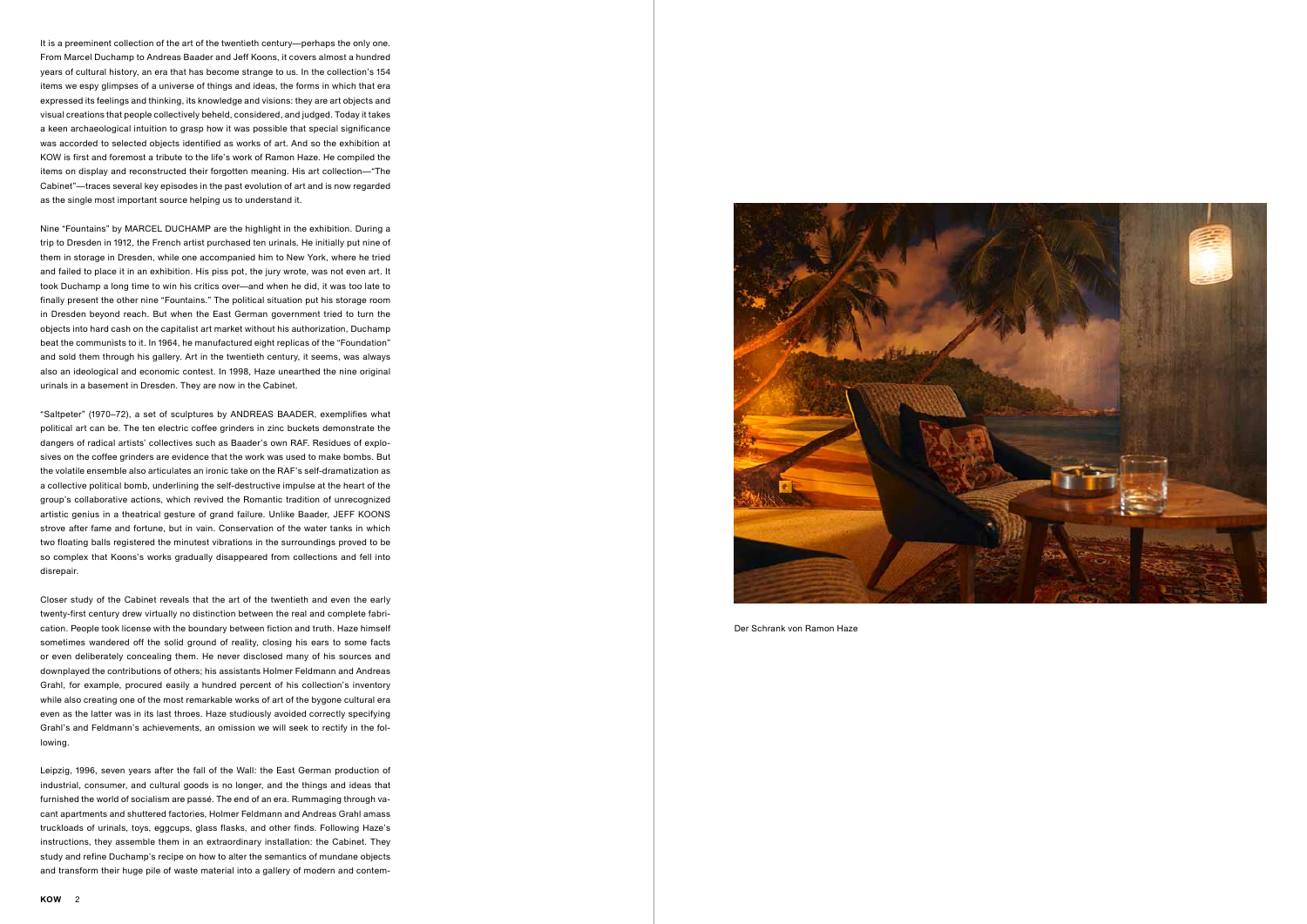porary art. The citizens of Leipzig soon flock to the collection display at its prominent downtown location and are filled with the characteristic confusion of the post-socialist period: So what is important, what is true, and what is not? And why?

Was FERDINAND PORSCHE'S original VW Beetle, designed in 1934, art? What about RUTH TAUER'S tiles? And the sugar furnaces of PIPPIP, who was born in Chicago in 1890 and worked as a stoker on a cargo steamer? What sets the Colombian GALLAR-DO JUAN IBANEZ'S playpen apart from an identical playpen by the Russian ILYA KA-BAKOV (salvaged by Feldmann and Grahl from Kabakov's installation "Voices behind the Door," which was shown in Leipzig in 1996 and then scrapped)? And why did art historians for decades draw a veil of silence over EDWARD BARANOW-KNEPP'S "Machine for Changing the World for the Better," which was probably completed as early as the 1930s? Who might be able to answer all these questions? Feldmann, Grahl, and Haze write their own version of art history at a time when the Western sense of inevitability muffles all life in the East—and play a trick on the new hegemonic style.

By sheer luck, we have a video recording of a guided tour of the collection. It documents the remarkable precision and attention to detail with which the pedagogical staff showing the cabinet conveyed Ramon Haze's artful account of the past and pinpointed the change of values in the years after German reunification. Crucially, they did so without stoking resentments, clinging to anachronistic oppositions, or promoting fatuous conceptions of the artist's role of the kind that would be advertised by some of the other art coming out of Leipzig. From 1996 until 1999, the art collection "Der Schrank von Ramon Haze" was probably one of the most original and substantial creative responses to the post-socialist transformation, to the revision of (art-)historical narratives and the new acquisitions policies of public museums. The latter, it should be noted, have so far not deigned to include the Cabinet in their presentations. Haze's collection has fallen into oblivion, as has the twentieth century as a cultural era in the account it gave of itself.

Meanwhile, parts of the collection—which is now a historic artifact in its own right survived in basements and barns in Thuringia. In 2009, we asked Holmer Feldmann and Andreas Grahl to wipe the straw off several incunables from Haze's collection and presented them as part of KOW's inaugural exhibition, ANTIREPRESENTATIONA-LISM. We have now invited Feldmann and Grahl to reassemble what is left of the Cabinet. We should add that Ramon Haze had additional collaborators: his fellow collector Pjotr Baran; Xenia Helms, Joe Kuss, Jan Wenzel, and Valentin Wetzel, who penned the outrageous descriptions of individual works (on which we drew for this press release); Markus Dreßen, who created the sumptuous design for Haze's award-winning collection catalogue, now a rarity, and published it at Spector Books; and many, many others. Welcome to the Cabinet!





Der Schrank von Ramon Haze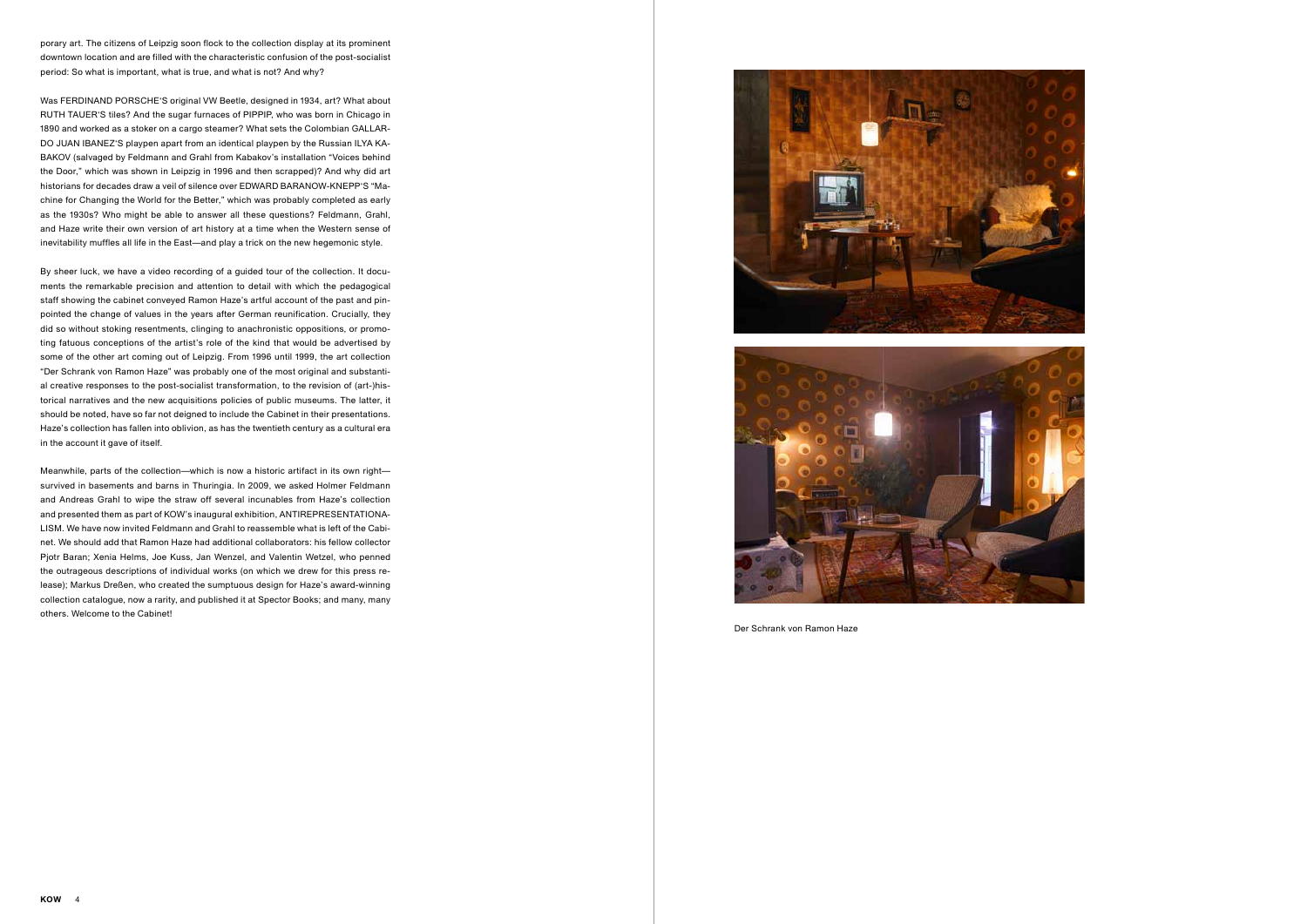

Sammlungskatalog Taf. IV.

**Edward Baranov-Knepp** 

26 Teile der Maschine zur Veränderung der Welt zum Guten hin, Jahr unbekannt Sammlungskatalog Taf. V.

**Edward Baranov-Knepp**  40 Teile der Maschine zur Veränderung der Welt zum Guten hin, Jahr unbekannt





**Ferdinand Porsche** Volkswagen, Volksroller (Modelle)

**Edward Baranov-Knepp**  3 Fetisch-Figuren

**Edward Baranov-Knepp**  Architektur Modelle

**Edward Baranov-Knepp**  Modell (zur Maschine zur Veränderung der Welt zum Guten hin), Jahr unbekannt

**Walter de Maria**

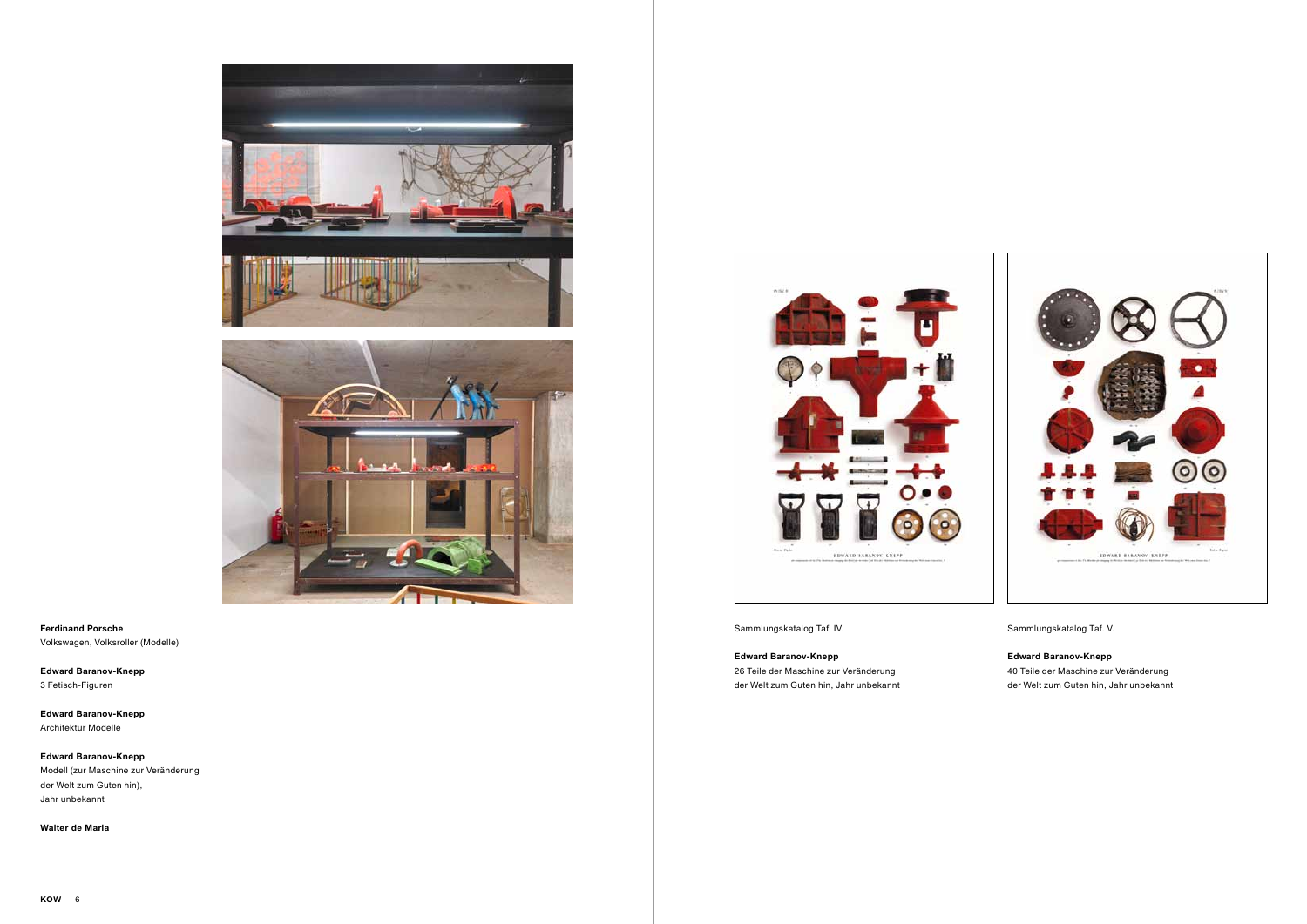



**Ferdinand Porsche** Volkswagen, Volksroller (Modelle)

**Edward Baranov-Knepp**  3 Fetisch-Figuren

**Edward Baranov-Knepp**  Architektur Modelle

**Edward Baranov-Knepp**  Modell (zur Maschine zur Veränderung der Welt zum Guten hin), Jahr unbekannt

**Walter de Maria**



Sammlungskatalog Taf. VII.

**Ferdinand Porsche**

Trabant (Experimentelle blaue Serie), Jahr unbekannt Urmodell, 1934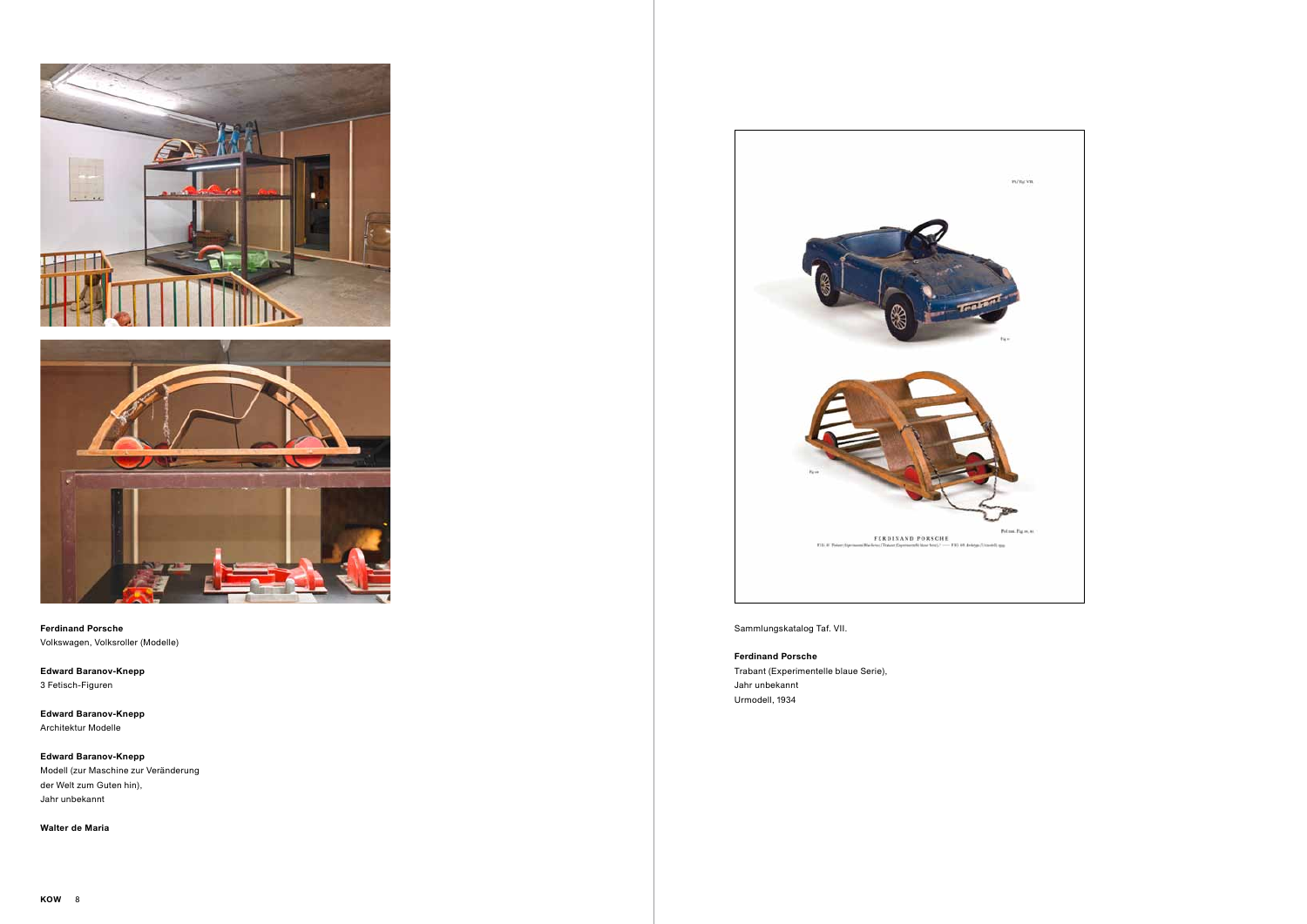





## **Unbekannt**

Qual Fantasie, 2017

**Ilya Kabakov** Kinderlaufstall, Detail, 1996

**Gallardo Juan Ibanez** Man muss was sein, wenn man was scheinen will, 1996

**A.-W.** ohne Titel, Jahr unbekannt



Sammlungskatalog Taf. XVI.

 $_{\rm 9,16'81}$ 

**Ilya Kabakov**  Kinderlaufstall, Detail, 1996 Sammlungskatalog Taf. XVII.

**Gallardo Juan Ibanez** Man muss was sein, wenn man was scheinen will, 1996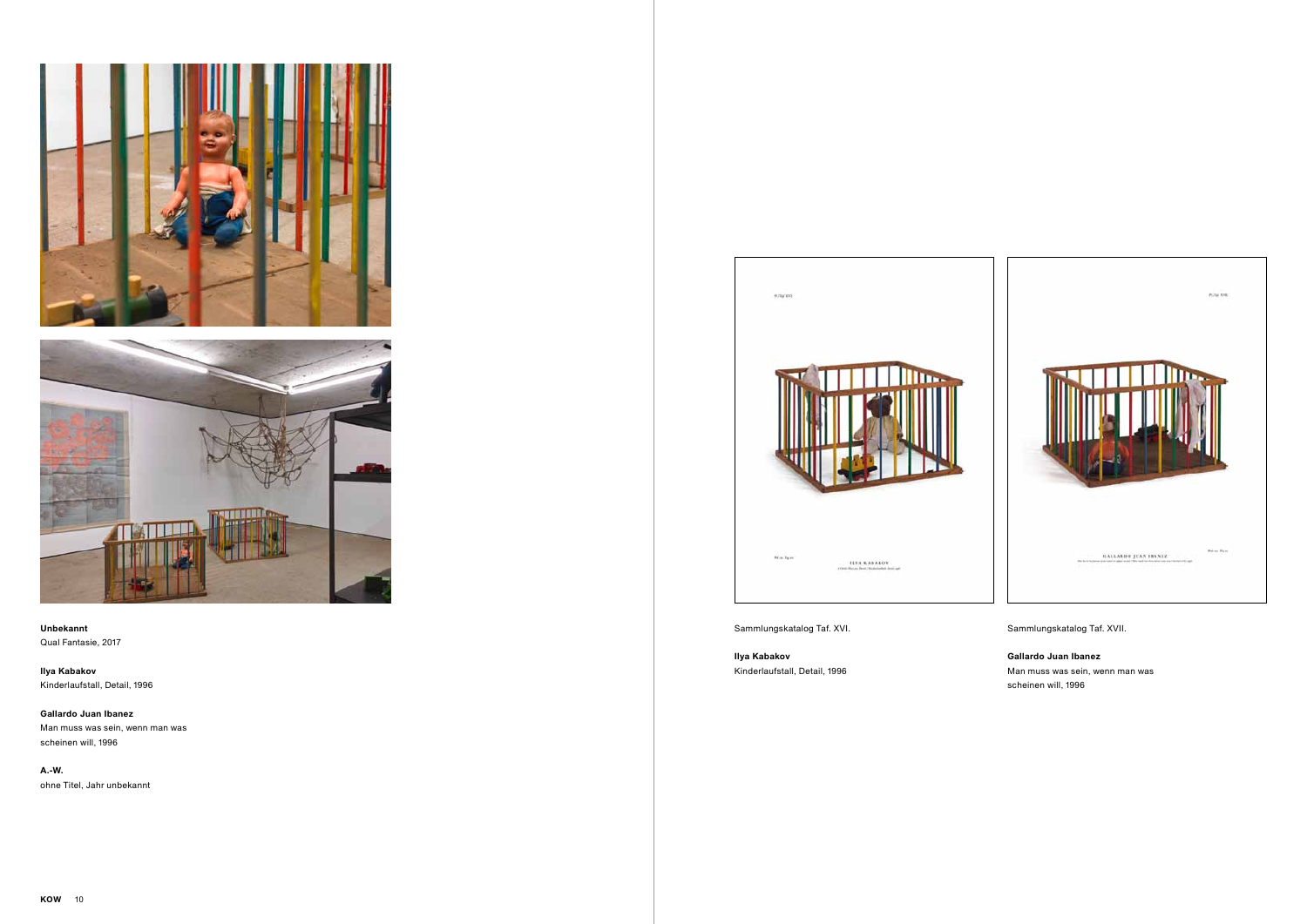



#### **Ruth Tauer**

Wir lehnten an einem alten Passat, 1998 Als ich mich fühlte, 1969-73 Titel und Jahr unbekannt

**Unbekannt** Einkaufskorb, Jahr unbekannt



Sammlungskatalog Taf. XII.

# **Ruth Tauer**

Brachfläche, 2003 Wir lehnten an einem alten Passat, 1998 Wenn ich unten bin, bist Du oben. Wenn Du oben bist, bin ich über Dir, 1996

Sammlungskatalog Taf. XIII.

**Ruth Tauer**

Amerika, 2015 (?) Buds, 2017 Ohne Titel, Jahr unbekannt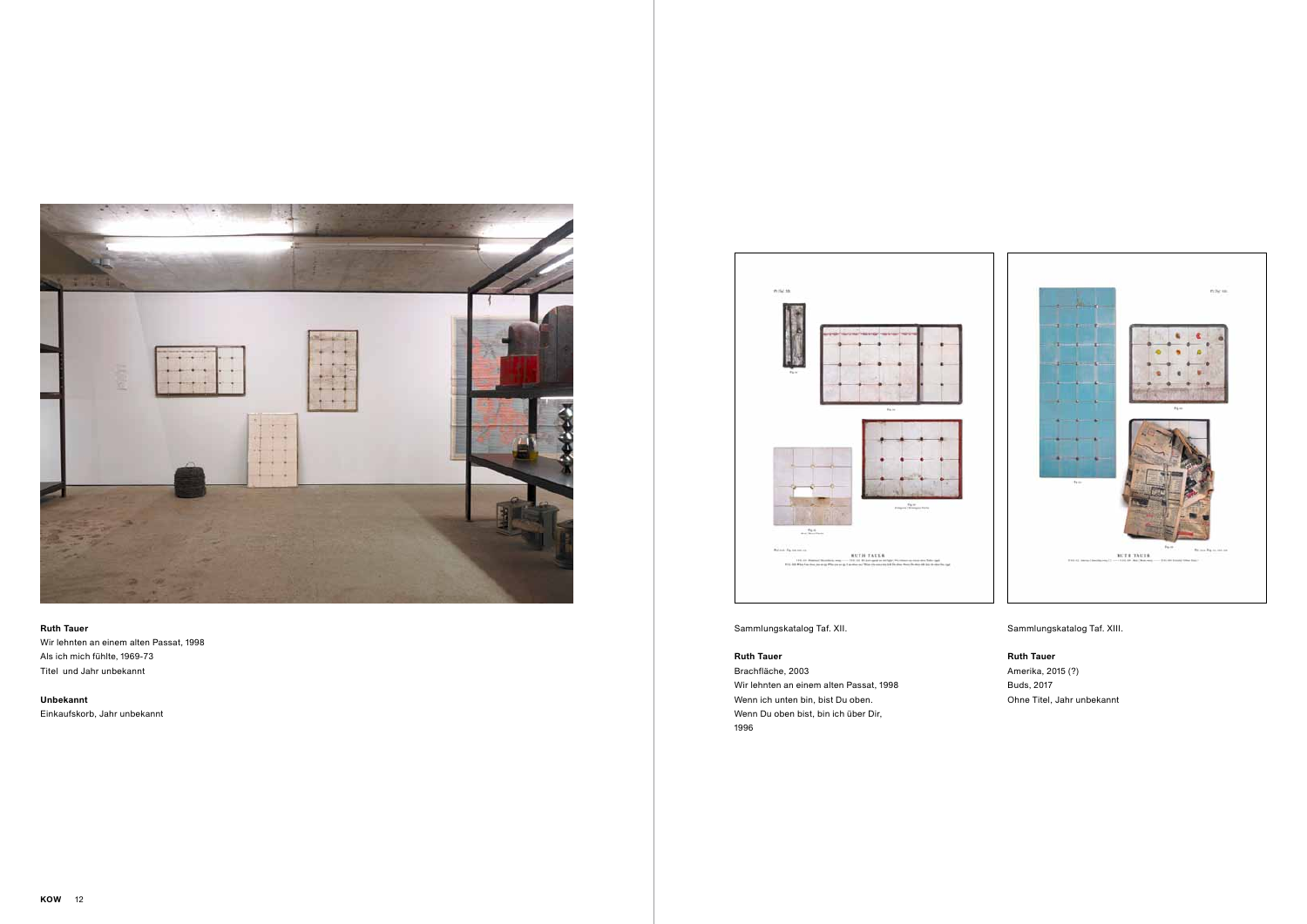

**Ramon Haze** Das Gebiss von Ilya Kabakov



# Sammlungskatalog Taf. XII.

**Constantin Brancusi** Modell Unendliche Säule, 3-teilig, 1916-7



Sammlungskatalog Taf. XXIII.

### **Unbekannt**

Kohlbildzerkratzer, 1982 Kohlbildzerkratzer, 2010



**Constantin Brancusi** Modell Unendliche Säule, 3-teilig, 1916-7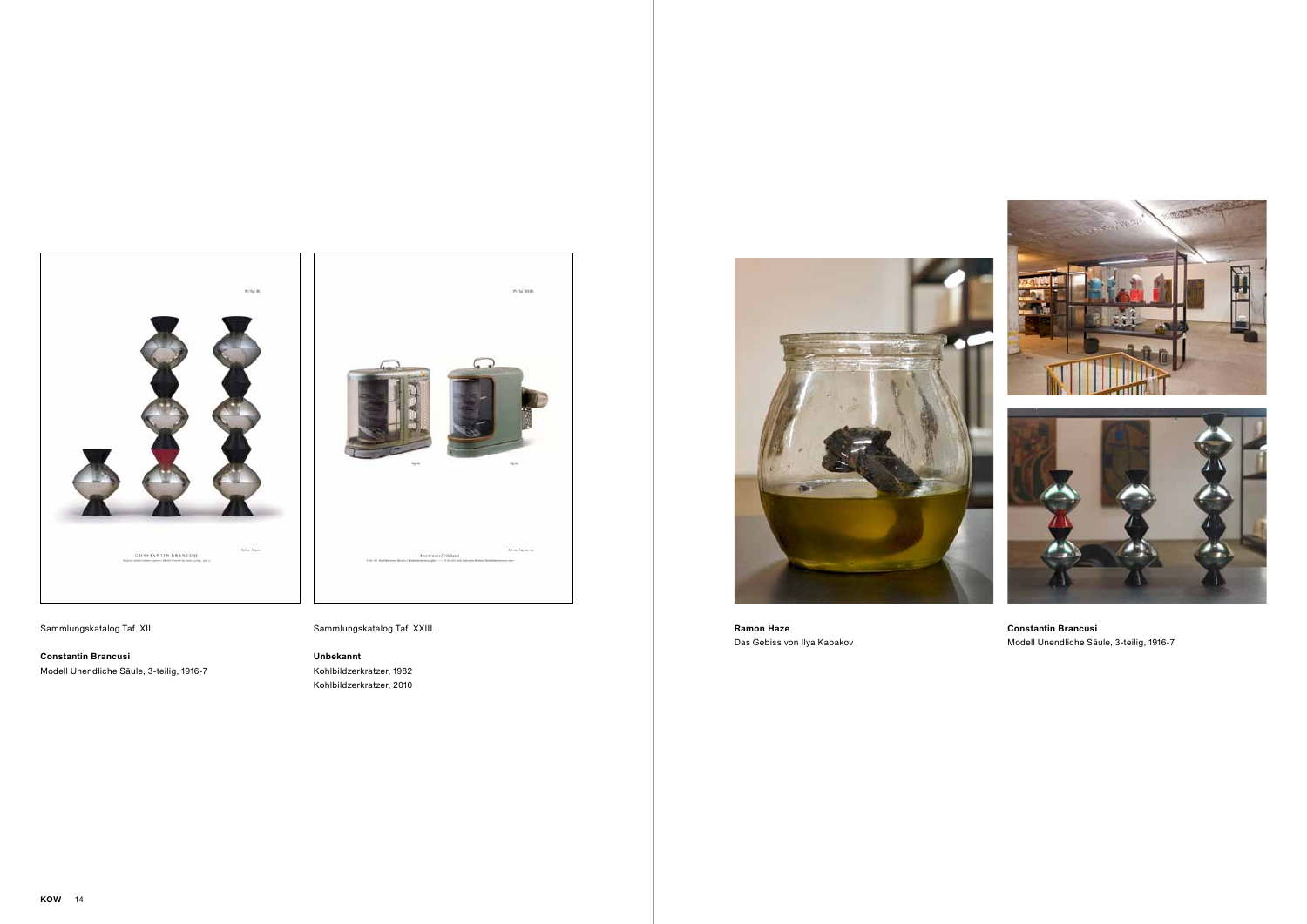

### **Edward Baranov-Knepp**

Hängeskulptur rot (Nr. 3017143), Jahr unbekannt Bodenskulptur MAW blau (Nr. 3017360), Jahr unbekannt

**Jeff Koons** Two Ball Total Equilibrium Tank, 1984





**Edward Baranov-Knepp**  Paar rot, Jahr unbekannt Paar blau (MAW)

**Constantin Brancusi** Modell Unendliche Säule, 3-teilig, 1916-7

**Unbekannt** Einkaufskörbe, Jahr unbekannt

**Unbekannt** Kohlbildzerkratzer (3 von 4 bekannten Objekten)

**Edward Baranov-Knepp**  Bodenskulptur MAW blau (Nr. 3017360), Jahr unbekannt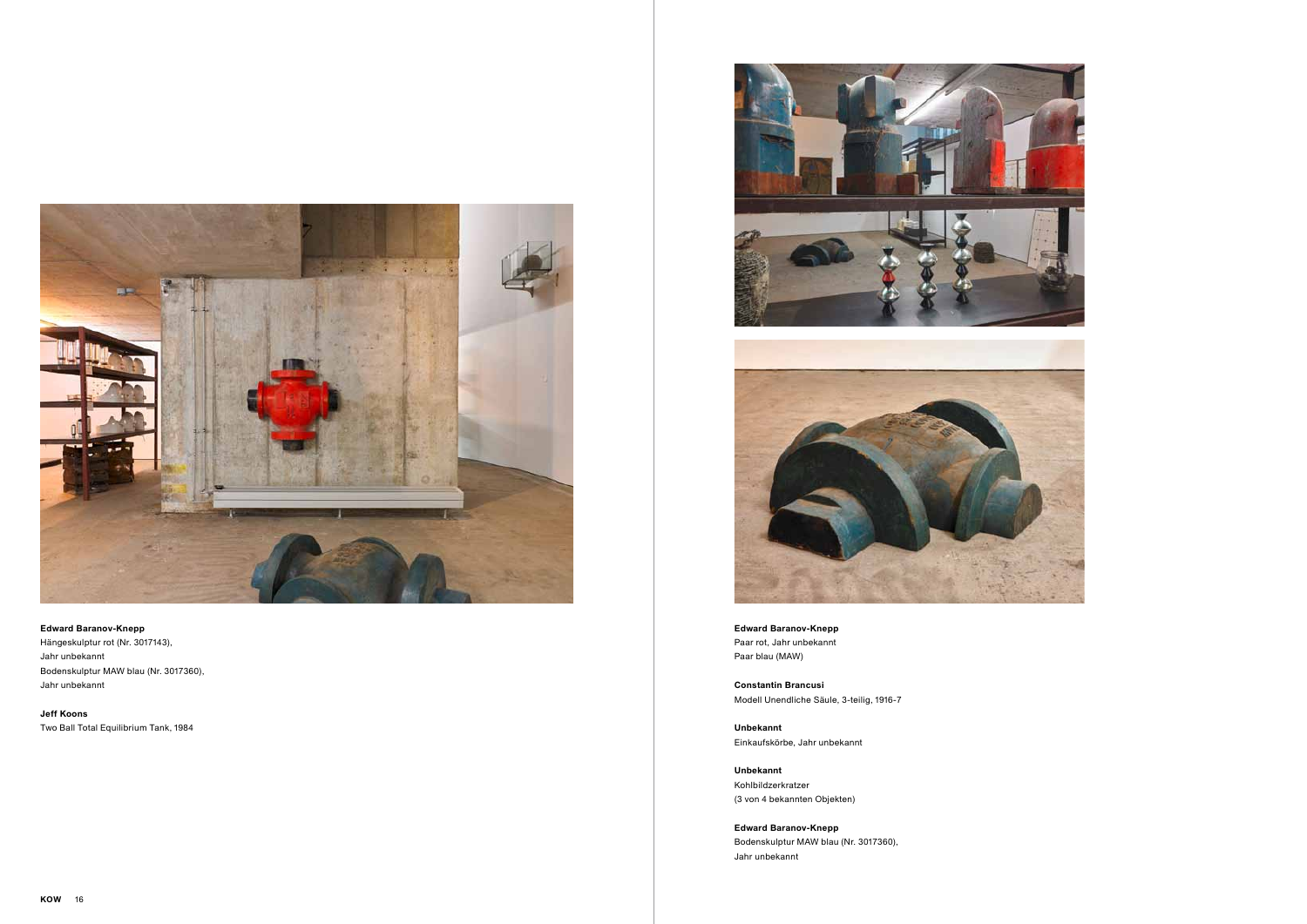

# Sammlungskatalog Taf. II.

**Marcel Duchamp** Fountains, 1913-4



Sammlungskatalog Taf. XII.

**Jeff Koons** Two Ball Total Equilibrium Tank, 1984



**Zacharias Dewar** Trophäen, 1992

**Ramon Haze** Manzonis Sekret, Multiples

**Zacharias Dewar** Titel und Jahr unbekannt

**Marcel Duchamp** Fountains, 1913-4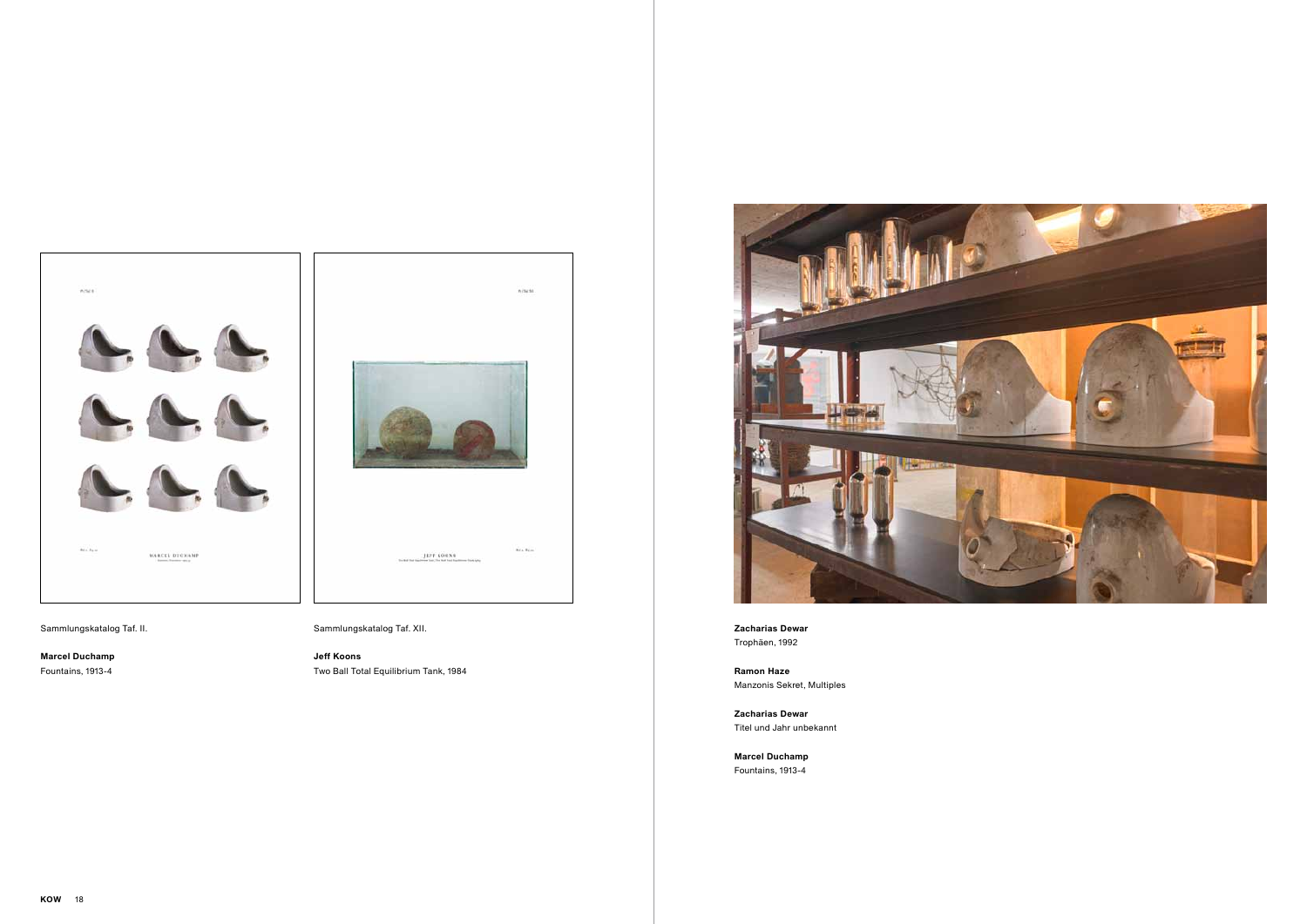

Sammlungskatalog Taf. XIV.

**Zacharias Dewar**

Abendmahl, vier von zwölf Glastuben, 1970

Sammlungskatalog Taf. XV.

**Zacharias Dewar** Trophäen, 1992 Prosperator, Jahr unbekannt Prosperator, Jahr unbekannt





### **Zacharias Dewar** Trophäen, 1992

**Ramon Haze** Manzonis Sekret, Multiples

**Marcel Duchamp** Fountains, 1913-4

**Zacharias Dewar** Abendmahl, vier von zwölf Glastuben, 1970

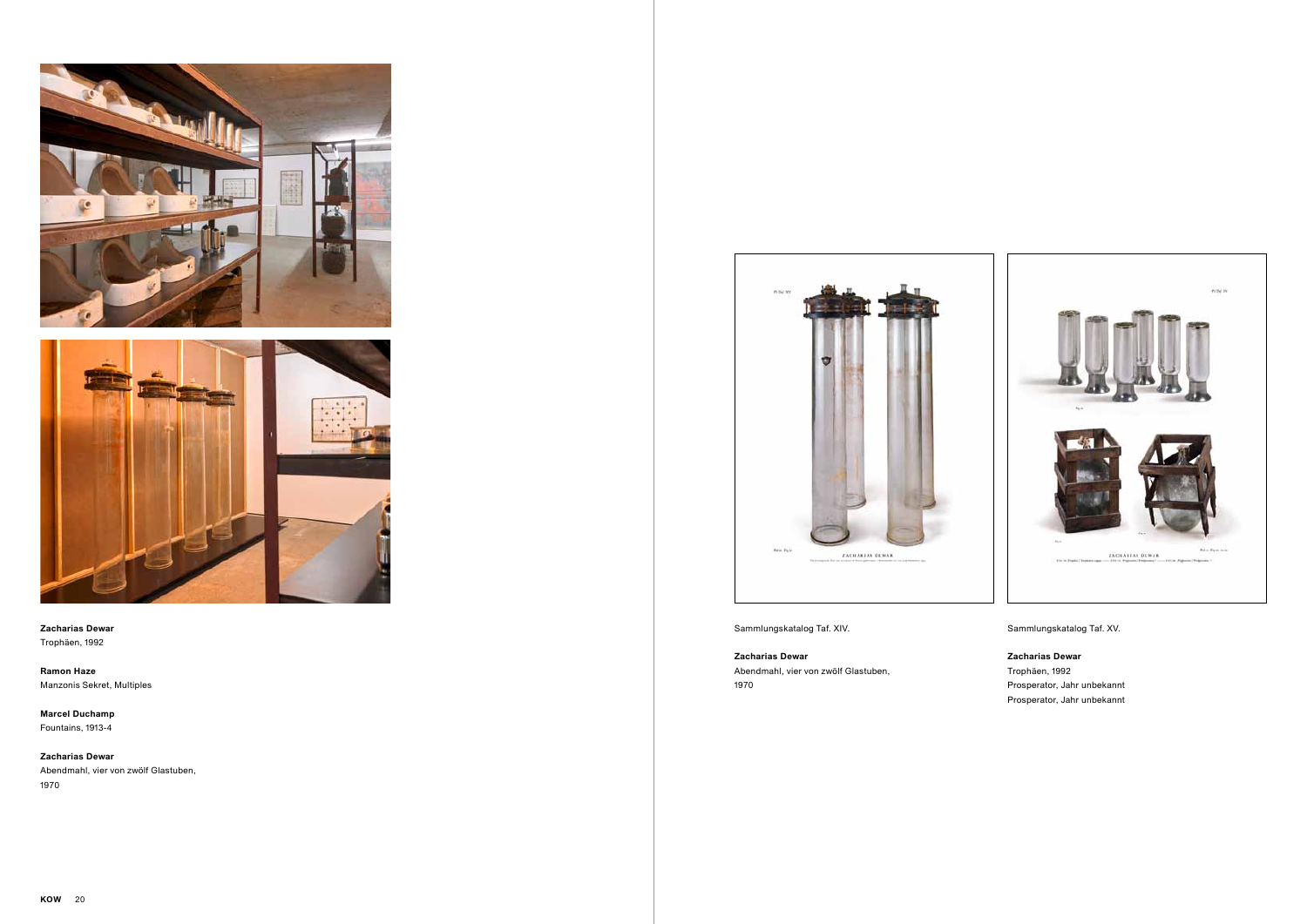**Edward Baranov-Knepp**  Hängeskulptur rot (Nr. 3017143), Jahr unbekannt Bodenskulptur MAW blau (Nr. 3017360), Jahr unbekannt

**Ruth Tauer** Eckarbeit, ohne Titel und Jahr aber mit Hängeanweisung rechts/links

**Jeff Koons** Two Ball Total Equilibrium Tank, 1984

**Peter & Marlis Steinholz** Auftakt zur Moderne: Hommage an Edward Munch, 1958 Davon haben wir nichts gewußt, 1959



### Sammlungskatalog Taf. VIII.

**Peter & Marlis Steinholz** Davon haben wir nichts gewußt, 1959

e de m **Britan Rates** PETER & MARLIN STEINHOLZ

Sammlungskatalog Taf. IX.

**Peter & Marlis Steinholz** Auftakt zur Moderne: Hommage an Edward Munch, 1958

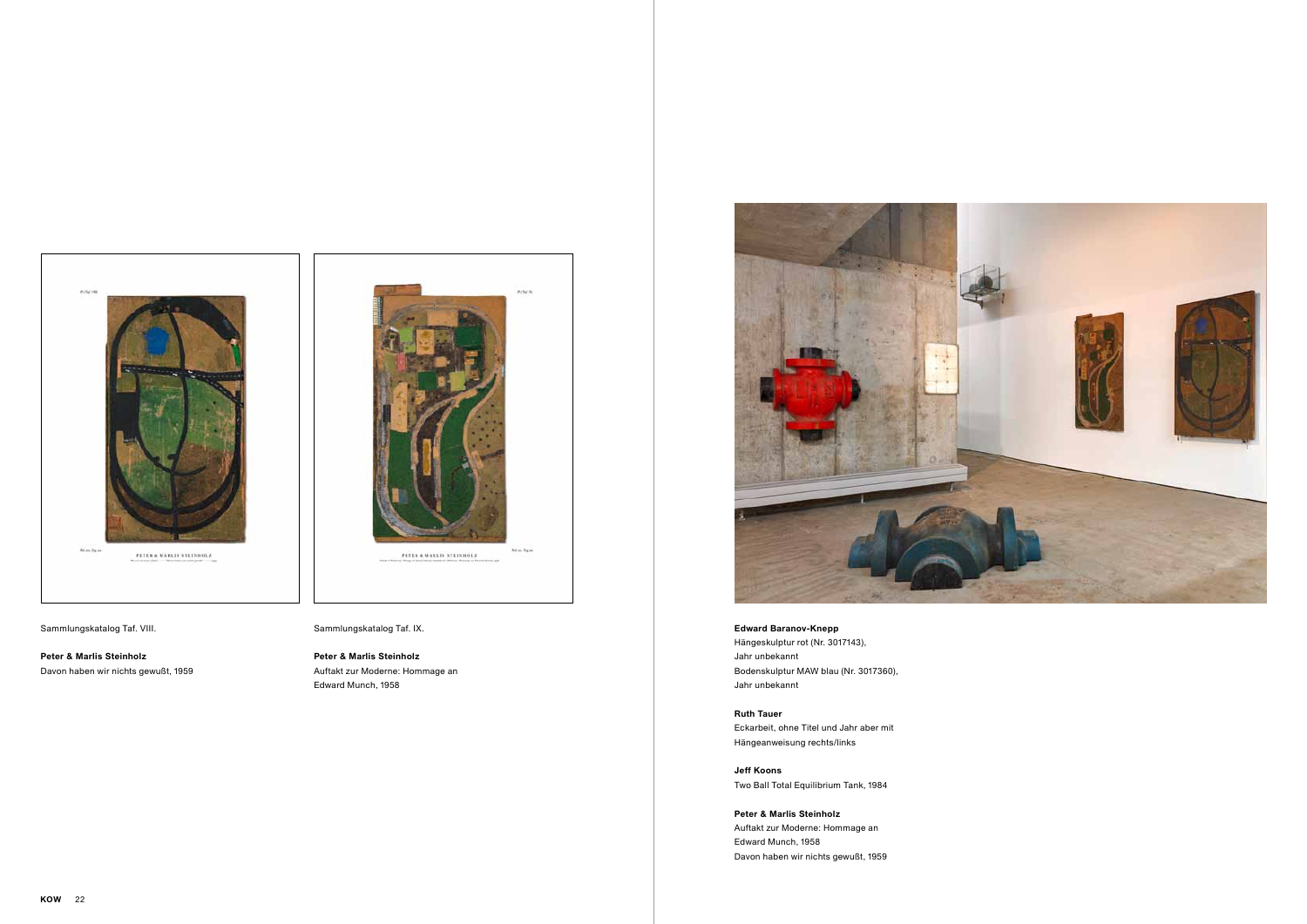

**Ramon Haze** Komposition, ca. 5 min.

**Edward Baranov-Knepp**  Hängeskulptur blau (Nr. 3017143)

**Unbekannt** Titel und Jahr unbekannt





**Charlotte von Schmerder-Kutzschmann** Die neue Mitte, 1998 Blühende Landschaften, 2002

**Kurt Helm** 4 Masken, 1990er Jahre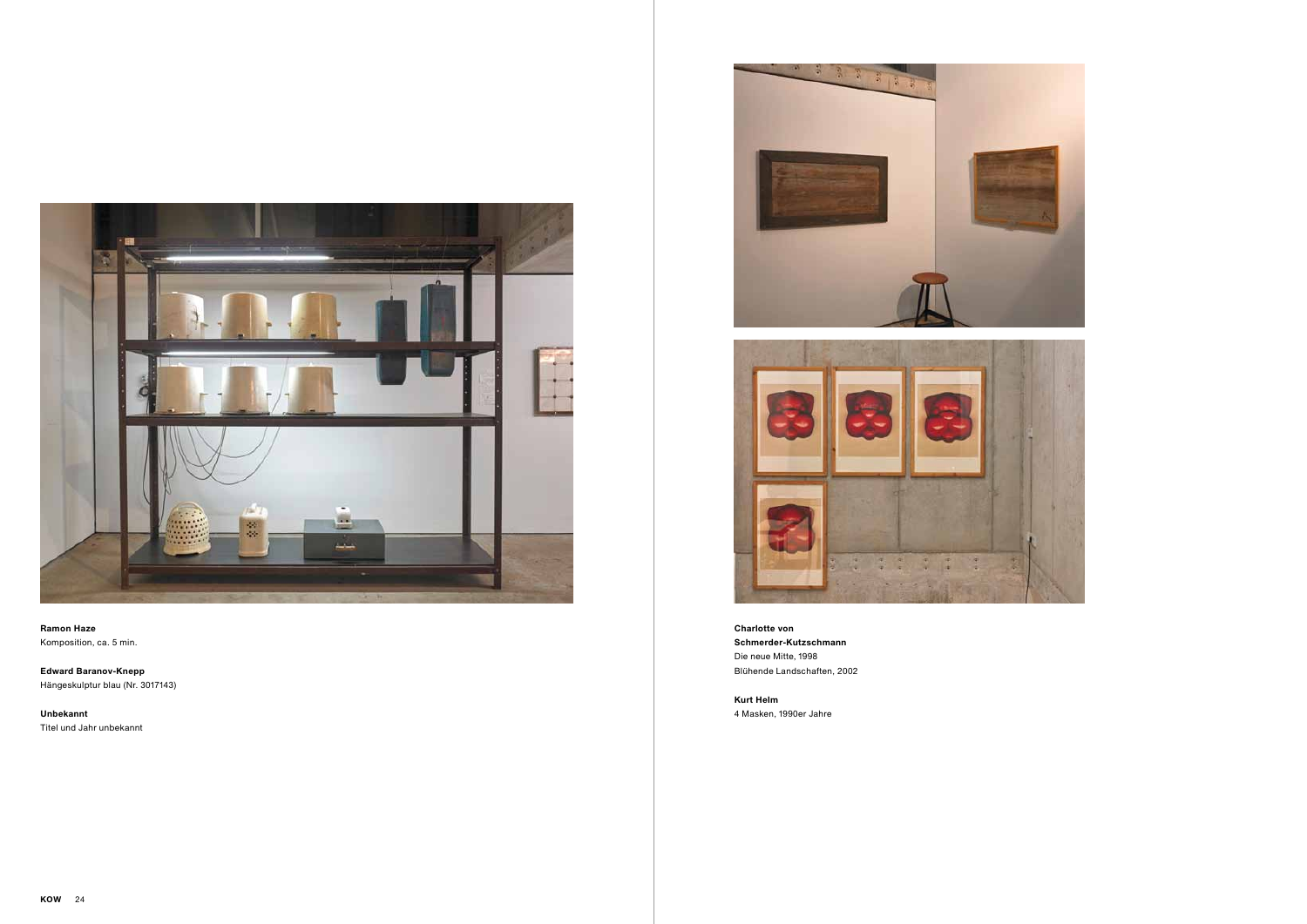

Sammlungskatalog Taf. X.

**Andreas Baader**

Salpeter, 1972





**Kurt Helm** Verführer und Verführte, Details, 1996

**Andreas Baader** Salpeter, 1972

**Charlotte von Schmerder-Kutzschmann** Die neue Mitte, 1998 Blühende Landschaften, 2002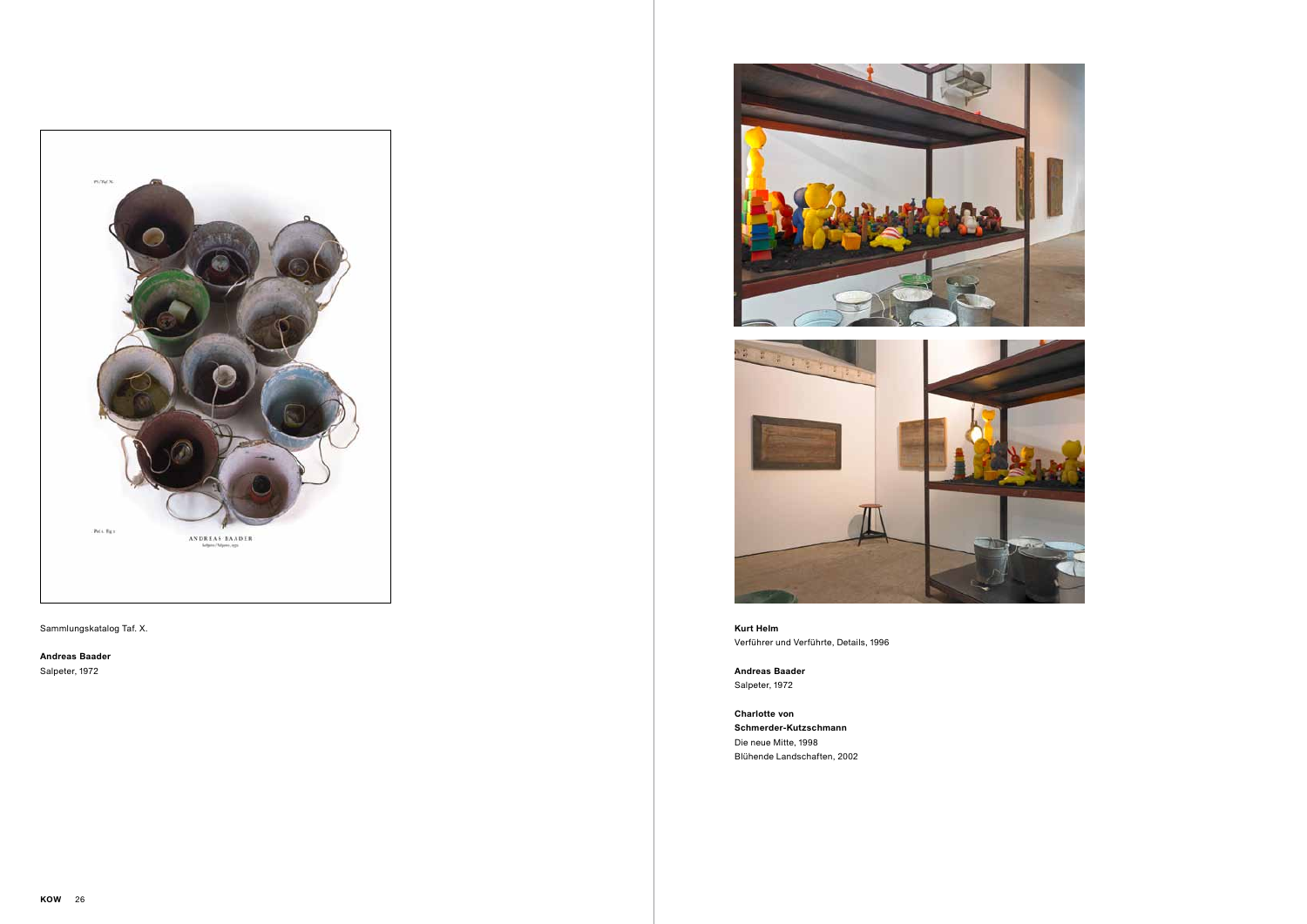

Sammlungskatalog Taf. XX.

**Kurt Helm** Verführer und Verführte, Details, 1996 Sammlungskatalog Taf. XXI.

# **Kurt Helm**

Unruhe, Details, 1998



#### **Kurt Helm**

Unruhe, Details, 1998 Die demokratische Spirale, Details, 1996 Verführer und Verführte, Details, 1996

**Andreas Baader** Salpeter, 1972



# **Kurt Helm**

Verführer und Verführte, Details, 1996

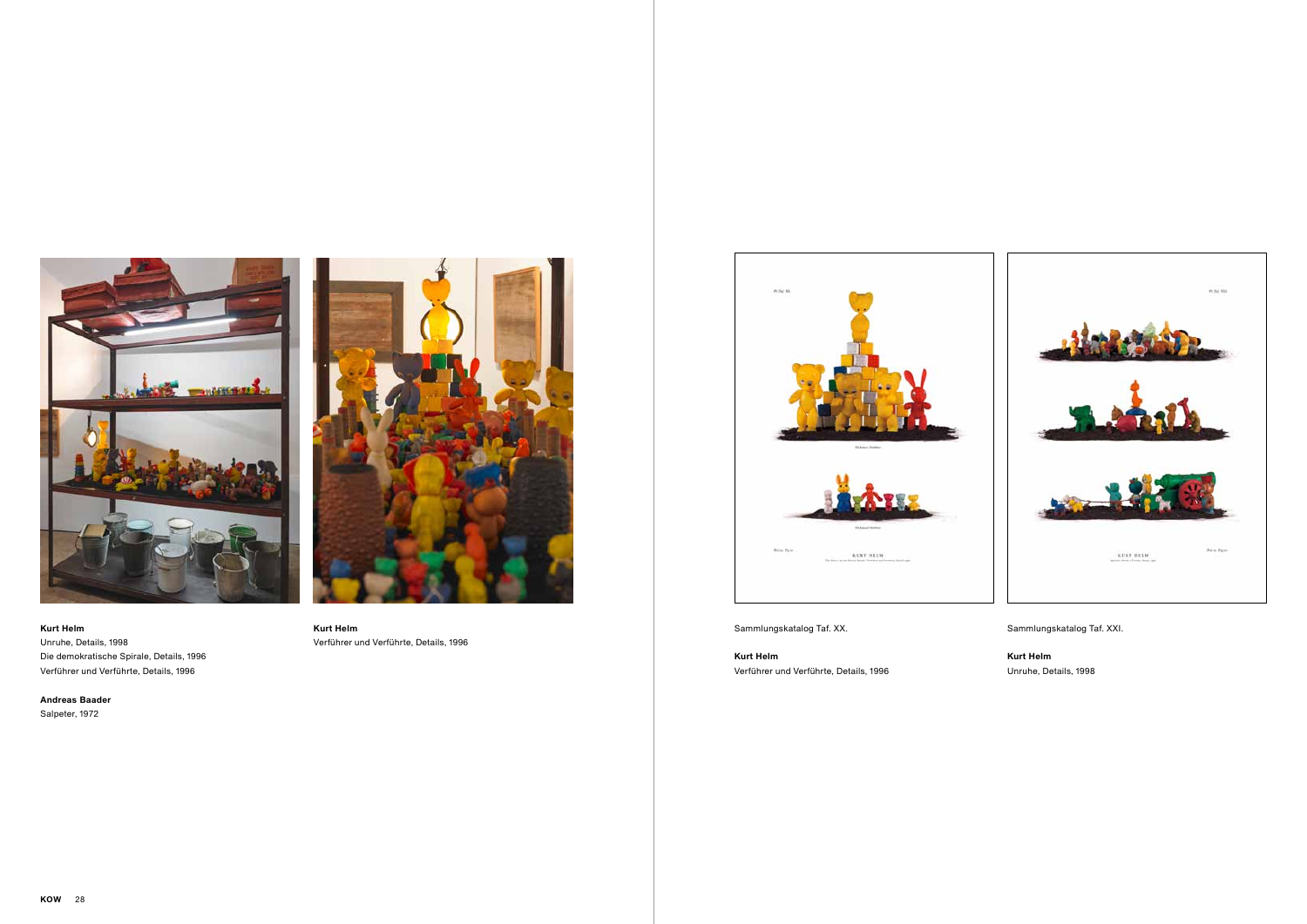Es ist eine der herausragenden Sammlungen der Kunst des 20. Jahrhunderts – viel leicht die Einzige. Von Marcel Duchamp über Andreas Baader bis zu Jeff Koons um spannt sie fast 100 Jahre einer Kulturepoche, die uns fremd geworden ist. Die 154 Sammlungsstücke geben Einblick in die Ding- und Begriffswelt einer Ära, in der sich einst Gefühle und Gedanken, Wissen und Visionen in Formen ausdrückten: in künstle rischen Objekten und Bildwerken, die kollektiv betrachtet und bewertet wurden. Heute indes braucht es archäologischen Feinsinn um nachvollziehen zu können, wie es mög lich war, dass manche Gegenstände Bedeutung als Kunstwerke erlangten und andere nicht. Und so ist die Ausstellung bei KOW vor allem eine Würdigung des Lebenswerks von Ramon Haze, der die Exponate dieser Kollektion zusammentrug und ihren ver schollenen Sinn rekonstruierte. Seine Kunstsammlung – "Der Schrank" – zeichnet einige Schlüsselepisoden der vergangenen Kunstentwicklung nach und gilt als wich tigste Quelle zu deren Verständnis.

Glanzstück der Ausstellung sind neun "Fountains" von MARCEL DUCHAMP. Sie machen deutlich, dass Kunst im 20. Jahrhundert ein Kampf um Begriffe und Ideologien, um Ressourcen und um Geld war. Duchamp erstand 1912 während einer Dresdenreise zehn Urinale, von denen er neun zunächst in Dresden einlagerte. Eines nahm er mit nach New York und bewarb sich damit erfolglos für eine Ausstellung. Sein Pissoir, so die Jury, sei gar keine Kunst. Es dauerte lange, bis Duchamp seine Kritiker um stimmen konnte – zu lange jedoch, um endlich auch die anderen neun "Fountains" zu präsentieren, denn sein Dresdner Depot blieb ihm nun aus politischen Gründen verschlossen. Als dann die DDR-Regierung die Objekte eigenmächtig auf dem kapi talistischen Kunstmarkt veräußern wollte, kam der Franzose den Kommunisten zuvor. 1964 fertigte er acht Repliken der "Fountain" und vertrieb sie über seine Galerie. 1998 schließlich fand Ramon Haze die neun Ur-Urinale in einem Dresdner Keller. Heute befinden sie sich im Schrank.

Die Skulpturengruppe "Salpeter" (1970–72) von ANDREAS BAADER steht beispielhaft für eine politische Kunst. Die zehn elektrischen Kaffeemühlen in Zinkeimern demons trieren das Gefahrenpotenzial radikaler Künstlerkollektive wie der RAF, der Baader selbst angehörte. Sprengstoffreste an den Kaffeemühlen belegen, dass die Arbeit zum Bombenbau verwendet wurde. Doch das explosive Eimer-Ensemble ironisiert auch die Selbststilisierung der RAF als kollektiver Sprengkörper und unterstreicht den autodestruktiven Ansatz der Gemeinschaftsaktionen, in denen die romantische Tradition verkannter Künstlergenies als inszeniertes Scheitern fortlebte. Anders JEFF KOONS: er suchte Ruhm und Erfolg, blieb aber glücklos. Die Pflege seiner Wasser tanks, in denen zwei schwimmende Bälle selbst feinste Schwingungen der Umwelt registrierten, erwies sich als so kompliziert, dass Koons Werke allmählich aus den Sammlungen verschwanden und verwahrlosten.

Beim weiteren Studium des Schranks wird deutlich, dass die Kunst des 20. und auch noch der frühen 21. Jahrhunderts zwischen Realem und frei Erfundenem kaum unter schied. Die Grenzen zwischen Fiktion und Wahrheit nahm man nicht so genau. Auch Haze blieb nicht immer auf dem Boden der Tatsachen, war für manche Fakten taub oder verschwieg sie gar. Er legte längst nicht alle seine Quellen offen und spielte unter anderem die Bedeutung seiner Assistenten Holmer Feldmann und Andreas Grahl he runter, die gut hundert Prozent des Sammlungsinventars besorgten und dabei selbst eines der bemerkenswertesten Kunstwerke der vergangenen Kulturepoche schufen, während die schon in letzten Atemzügen lag. Haze unterließ es indes geflissentlich, Grahls und Feldmanns Leistung korrekt zu beschreiben. Das soll hier nachgeholt wer den.

Leipzig 1996, sieben Jahre nach Mauerfall: Die Industrie-, Konsum- und Kulturgüter produktion der DDR ist Vergangenheit, die Ding- und Begriffswelt des Sozialismus passé. Ende einer Ära. Holmer Feldmann und Andreas Grahl tragen aus leerstehen den Wohnungen und stillgelegten Fabriken lastwagenweise Urinale, Spielzeug, Ei erbecher, Glaskolben und weitere Fundobjekte zusammen, die sie nach Hazes An -





**Ramon Haze** Der Schrank Video einer Führung durch die Sammlung